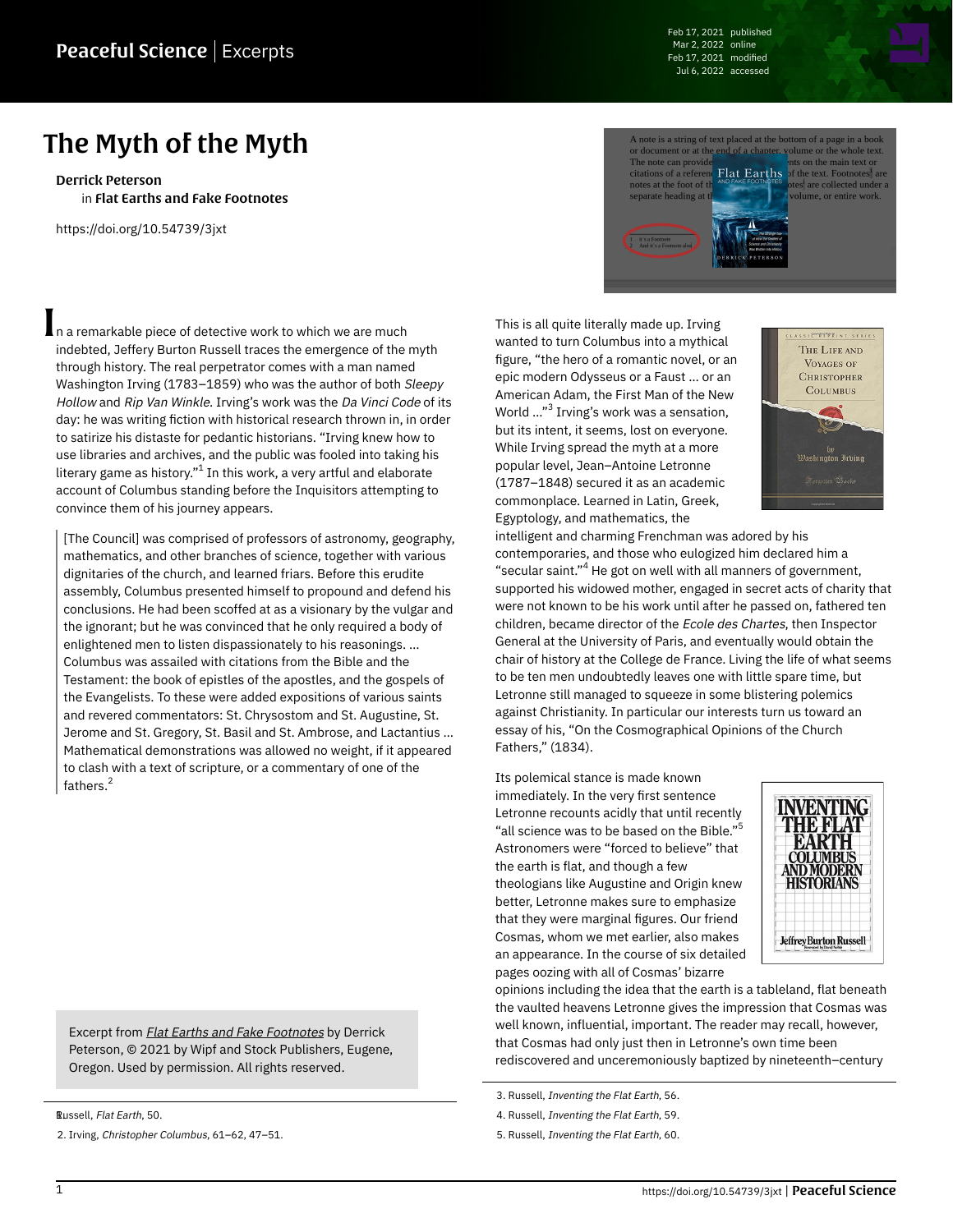historians as representative of that backwater they declared the "Dark Ages." We have a record of only one individual who had read Cosmas, St. Photius, the Ecumenical Patriarch of Constantinople. Photius, who had garnered a widely reputed honor of being the most well–read scholar of his age and who is referred to in a recent history as "the leading light in the 9th century renaissance," had in turn nothing nice to say about Cosmas.<sup>6</sup> "The style is poor," he says, "he relates much that is incredible from a historical point of view, so that he may fairly be regarded as a fabulist rather than a trustworthy authority." Indeed, Photius then goes on to mention that it is specifically Cosmas' view on the flat earth that he finds so bizarre: "the views on which he [Cosmas] lays special stress are: that neither the sky nor the earth is spherical, but that the former is a kind of vault, and the latter a rectangular plane." $^7$  In other words the only person to have apparently read Cosmas sees him as something of a misguided fantasist notable for holding such an outlandish view. It is, to say the least, a bold strategy for Letronne to then hold up Cosmas as exemplary of an entire era while simultaneously making the argument that two of Christianity's most seminal theologians—Augustine and Aquinas—were in this case ignored as the black sheep of Christ's ramshackle flock.

Nonetheless, this haphazard backwardness, for Letronne, essentially summarized the whole Christian legacy: "The flat earth theories … dominated up to the time of Columbus and Magellan, and even persisted afterward, but finally the discoveries of Kepler, Huygens, and Newton erased the childish ideas that the theologians had defended inch by inch as orthodox."<sup>8</sup> Yet despite the fact that much of this could have been discredited by a slight glance at many of the sources to which Letronne was supposedly pointing, by the time he wrote this essay his sterling reputation made checking his footnotes apparently unnecessary. His focus on Cosmas as singularly significant was passed on as a bad habit to many like Charles Raymond Beazley, for example, as well as his general impression of the church fathers as a confused band of miscreants who, despite the stupidity of their views, "had three irresistible arguments: persecution, prison, and the stake." 9

Both Irving and Letronne's works found their way into the pages of two men with whom we are already quite familiar: John William Draper and Andrew Dickson White. Given that the title "Flat Earther" is still used to indicate anyone who holds dogmatically to an outlandish view in the face of science, one can imagine the sort of currency Irving's and Letronne's tale had for men who wanted to portray the length of history as one of the heroic struggles of science in the face of dogmatic repression. "[White and Draper] saw the Flat Error as a



powerful weapon." $^{10}$  And so, they made it a mascot of their story. White took Irving's portrayal of Columbus and weaponized it to create

6. Louth, Greek East and Latin West, 159.

7. Quoted in Cormack, "Flat Earth or Round Sphere?" 381n.19.

- 8. Russell, Inventing the Flat Earth, 61.
- 9. Russell, Inventing the Flat Earth, 60.

10. Russell, Inventing the Flat Earth, 43.

the popular anti–science image of institutionalized Christian cosmography:

Many a bold navigator, who was quite ready to brave pirates and tempests, trembled at the thought of tumbling with his ship into one of the openings into hell which a widespread belief placed in the Atlantic at some unknown distance from Europe. This terror among sailors was one of the main obstacles to the voyage of Columbus. $^{\rm 11}$ 

A better scholar than Draper—who portrayed Columbus as assailed by the "Grand Cardinal of Spain," berating Columbus with flat earth arguments supposedly from "St. Chrysostom and St. Augustine, St. Jerome ... St. Basil and St. Ambrose," $^{12}-$ White knew that those like Augustine and Aquinas—quite inconveniently for his thesis—were in full support of a round earth. So, he painted them, much as Letronne did, as unique lights, lost in the smugly self–satisfied murk of the majority of Christian faith. Yet, again, if your argument relies on painting Augustine or Aquinas as a "minority" in the Christian thought of the West, and "those two pipsqueaks"<sup>13</sup> Lactantius and Cosmas as representative of the orthodox, something has gone wrong.

 $\blacksquare$  he story takes an unexpected and interesting turn, however. White cites Irving in support of the Columbus tale. When Russell traces this citation in White's work back to Irving, he finds a footnote supporting Irving's story for the Flat Earth and Columbus which reads in total: "Mss. Bibliot. Roi. Fr." For those confused by the phrase, this is academic shorthand, though it may as well have been a sorcerer's incantation for all the good it did. When translated into full script, it reads:



"manuscripts in the French royal library." $^{14}$  Which is to say, at this point, Irving is having a laugh, and is hardly bothering to cover up his ruse. He is, in essence, saying with this fake footnote: "somewhere in the French royal library there are unnamed, unspecified documents which totally support my story." As Russell kept his detective hat on, the mystery unfolded back further, to an intriguing origin: Copernicus, in a rare moment of self–promoting polemic, likened those who did not believe his assertion that the earth traveled around the sun to Lactantius, "though Copernicus was careful not to blanket either ancient or medieval Christianity with Lactantius' error [as he himself was a devout Catholic]."<sup>15</sup> Such caution did not last. As recently as 1998, historian R. Youngson claimed that Giordano Bruno (whom we shall meet shortly in a coming chapter) was burned at the stake for, among other things, denying the belief held so dearly by the Church that "the earth was flat and supported on pillars."<sup>16</sup> And, as we mentioned at the outset of this chapter no less a commentator than Thomas Jefferson ends up simply conflating the flat earth with the notion of heliocentrism (that is, the earth rotating around the sun) when he asserts that Galileo was put before the Inquisition for claiming the earth is a globe. $^{17}$  This idea of history fit well with

- 12. Draper, Conflict, 65.
- 13. Gould, "Late Birth of the Flat Earth," 43.
- 1<sub>Russell</sub>, *Inventing the Flat Earth*, 96n.148.
- 1Bussell, Inventing the Flat Earth, 70.

16oungson, Scientific Blunders, 282.

<sup>11.</sup> White, Warfare, I:97.